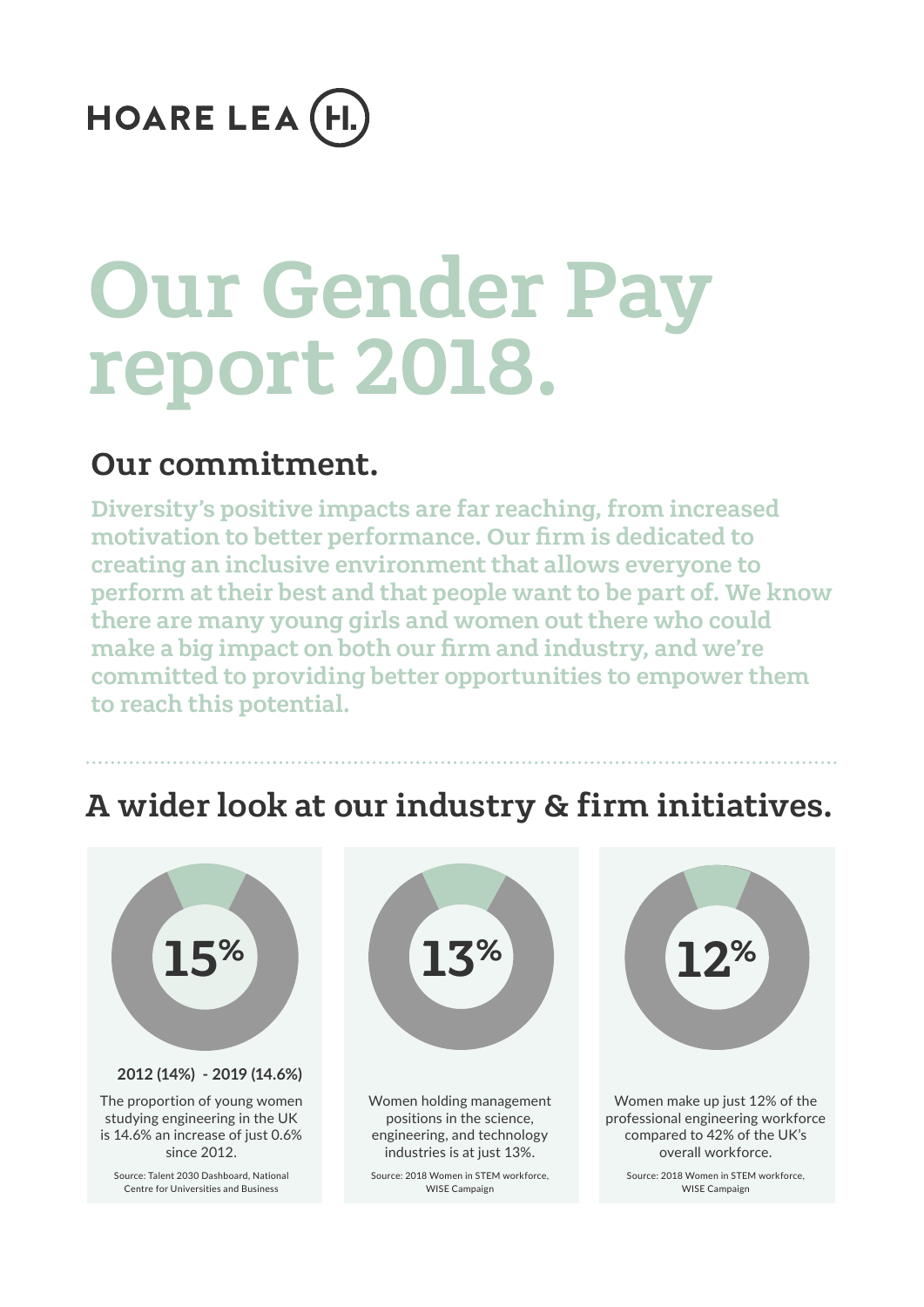While our male to female split is lower than the UK average, it is higher than the proportion of females studying engineering.



It's important to understand and acknowledge the mix of factors that are causing both the engineering industry's and our firm's lack of gender diversity. We have implemented a range of initiatives to help tackle three key areas:

## Attracting a diverse workforce.

#### RECRUITMENT

Our 2018 female graduate intake was 16%, compared to the 15% studying an engineering degree. Meanwhile, 34% of our placements were filled by women.

#### STEM AMBASSADORS

Our team of STEM ambassadors have increased to more than 50 people (30% of which are female) who volunteer to go into schools and engage young people with engineering.

#### Developing all our people.

#### DEVELOPMENT PROGRAMMES

Our Women's Development Programme has been extended to the majority of our senior female employees, demonstrating our commitment to increasing the representation of women in senior positions.

#### FIRM-WIDE TRAINING

We launched a programme of unconscious bias training to all our partners and management group heads in 2018. In 2019 it is being rolled out to directors and associate directors.

#### A place where people want to stay.

#### FAMILY-FRIENDLY FLEXIBILITY

We introduced firm-wide flexi-time in 2018, to allow all our people to organise their working hours in a way that suits them and contribute to a better work/life balance.

#### 121 TRANSITION COACHING

Our established transition coaching for employees and line managers continues to support them in managing any challenges before, during, and after maternity/adoption/shared-parental leave.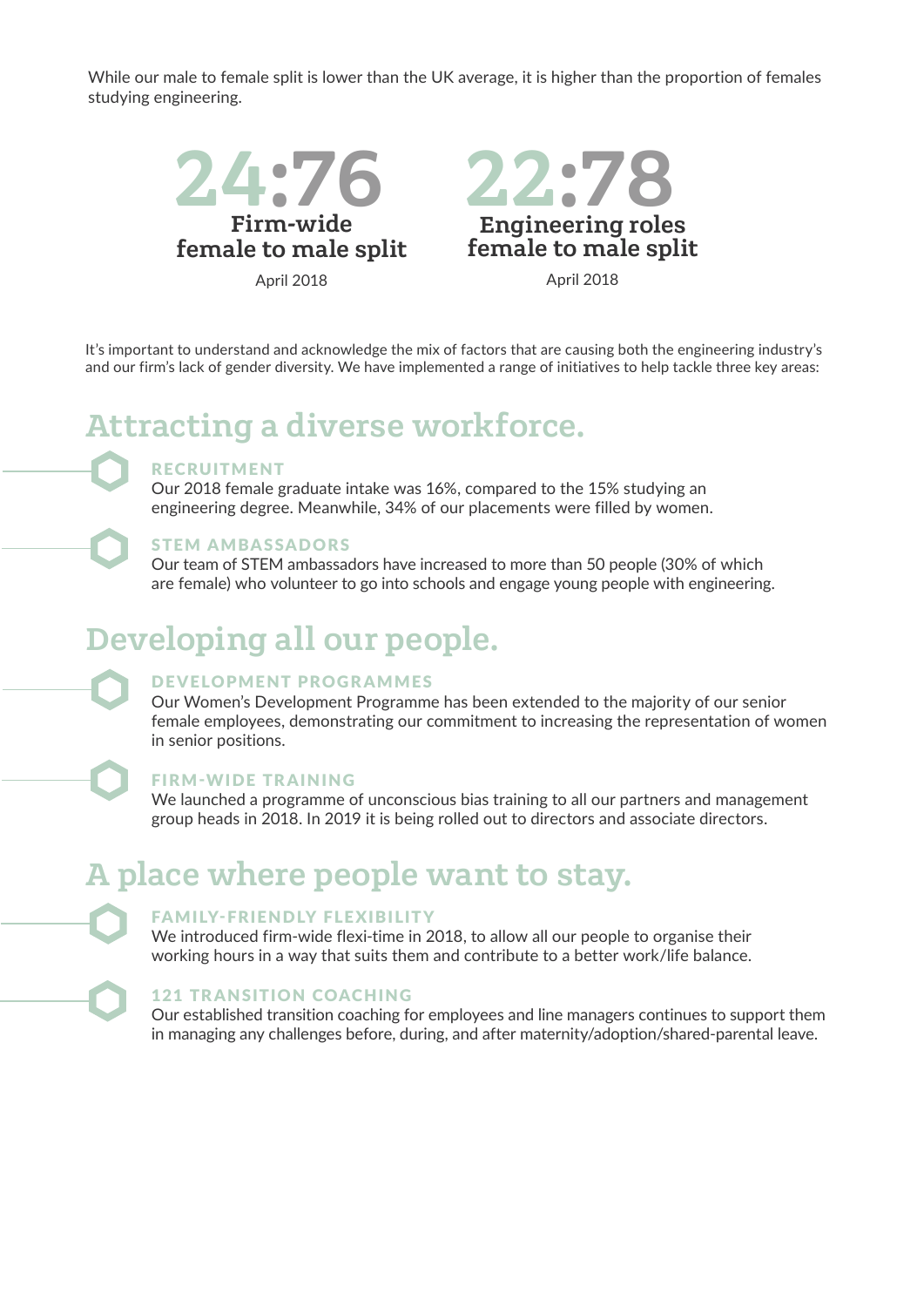## Our gender pay data.

#### WHAT IS IT?

An equality measure that shows the difference in average earnings between women and men in a company: the lower the number, the smaller the gap between the average pay of each gender.

To create our full 2018 Gender Pay Gap report, we looked at: **1. Our Gender Pay Gap 2. Our Gender Bonus Gap 3. Our gender split by pay quartile** 

The report has to exclude anyone who wasn't paid their 'normal full pay' (i.e. on sabbatical or maternity/paternity leave etc) during the month of April 2018 from the calculations.

## 1.Gender Pay Gap.

19.7 % Mean\* gender pay gap

2017: 22.7%

25.1%

Median† gender pay gap 2017: 28.5%





**† MEDIAN: I**f all company employees were lined up in a female line and a male line, in order of pay from highest to lowest, the median compares the pay between the female and the male in the middle of their lines.

**\* MEAN**: The overall average pay of the whole sample.

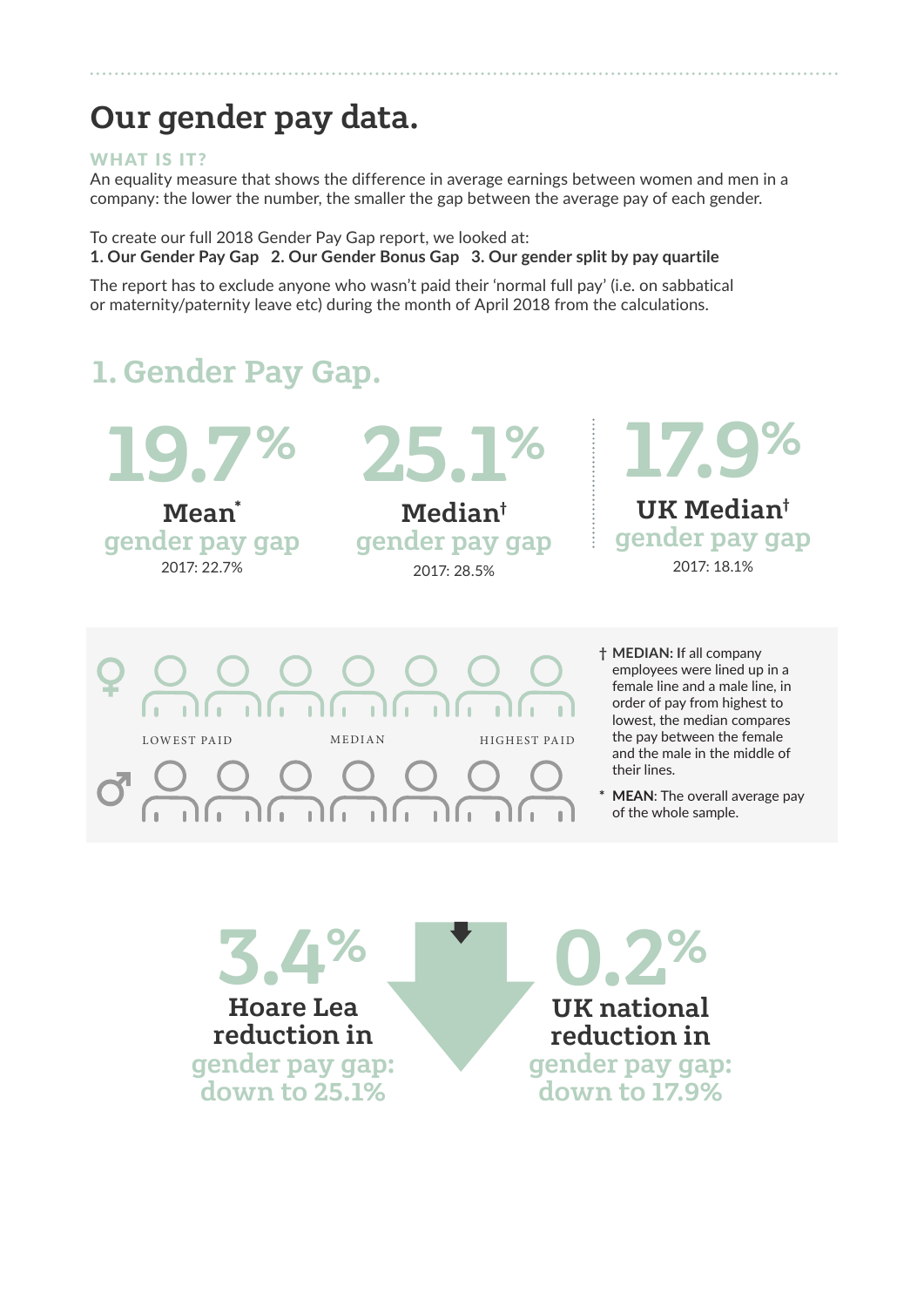## 2.Gender Bonus Gap.

Our bonus system is gender-neutral by design, with everyone eligible receiving the same amount, dependent on their grade. The bonus gap is therefore due to a higher proportion of males in senior positions.



## 3.Gender split, by pay quartile.

Since 2017, the percentage of women in our firm's upper pay quartile has increased.



#### **KEY**

If all our employees were ordered from highest to lowest paid and then split into four groups, this looks at the ratio of men and women in each quartile.